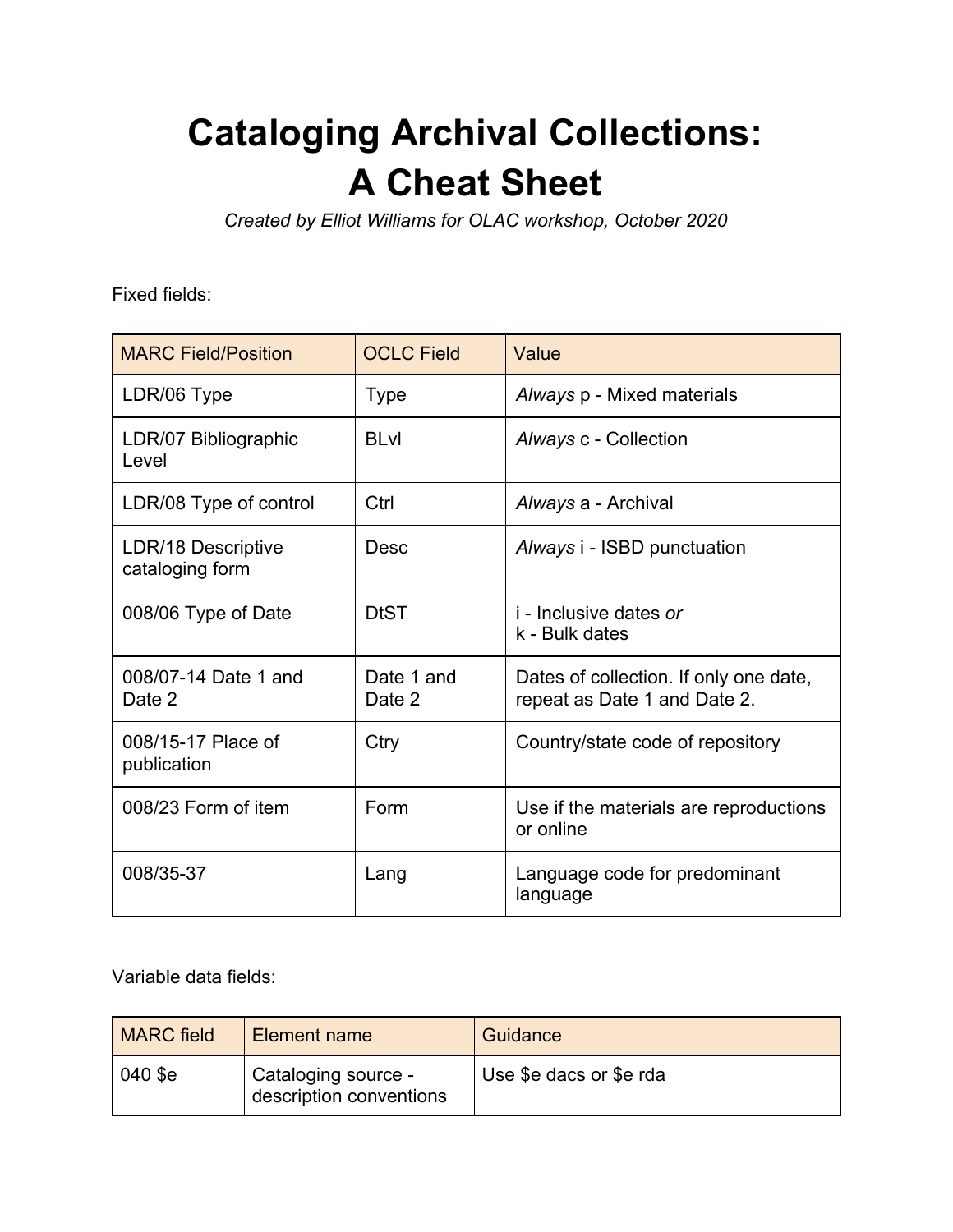| 041       | Language code                             | Repeat \$a for all languages in collection                                                                                                       |
|-----------|-------------------------------------------|--------------------------------------------------------------------------------------------------------------------------------------------------|
| 043       | Geographic area code                      | Repeat \$a for locations documented in<br>collection                                                                                             |
| 090       | Local call number -<br>LC-type            | Can be used for LC classification of<br>collection                                                                                               |
| 099       | Local call number - other                 | Can be used for local collection identifier                                                                                                      |
| 1XX       | Creator                                   | Record the entity who created or compiled<br>the records. Use \$e creator or \$e<br>compiler, as appropriate. Put additional<br>creators in 7XX. |
| 245       | <b>Title</b>                              | Title of collection. Do not enclose devised<br>title in brackets. Put title in \$a, inclusive<br>dates in \$f, and bulk dates in \$g.            |
| 264 0 \$c | <b>Production dates</b>                   | Record inclusive dates (if known) in \$c.<br>Do not use \$a or \$b.                                                                              |
| 300       | <b>Extent</b>                             | Record extent of collection. Can repeat \$a<br>for parallel extent. Optionally, put number<br>of units in \$a and type of unit in \$f.           |
| 33X       | Content, Media, Carrier                   | Optionally, include 33X fields for material<br>types found in collection.                                                                        |
| 506       | Restrictions on access                    | Record any restrictions on access, or lack<br>thereof.                                                                                           |
| 520 2     | Scope and Content note                    | First indicator 2 for scope and content<br>note; first indicator 3 can be used for<br>abstract. Abbreviate as necessary.                         |
| 540       | Restrictions on use                       | Record any restrictions on use, or lack<br>thereof.                                                                                              |
| 545       | <b>Biographical or historical</b><br>data | First indicator 0 for biographical sketch;<br>first indicator 1 for administrative history.<br>Abbreviate as necessary.                          |
| 5550      | Finding aid note                          | Provide a note indicating the existence of<br>a finding or other collection guide. Include<br>hyperlink in \$u, if available.                    |
| 6XX       | Subject access points                     | Record subjects as appropriate.                                                                                                                  |